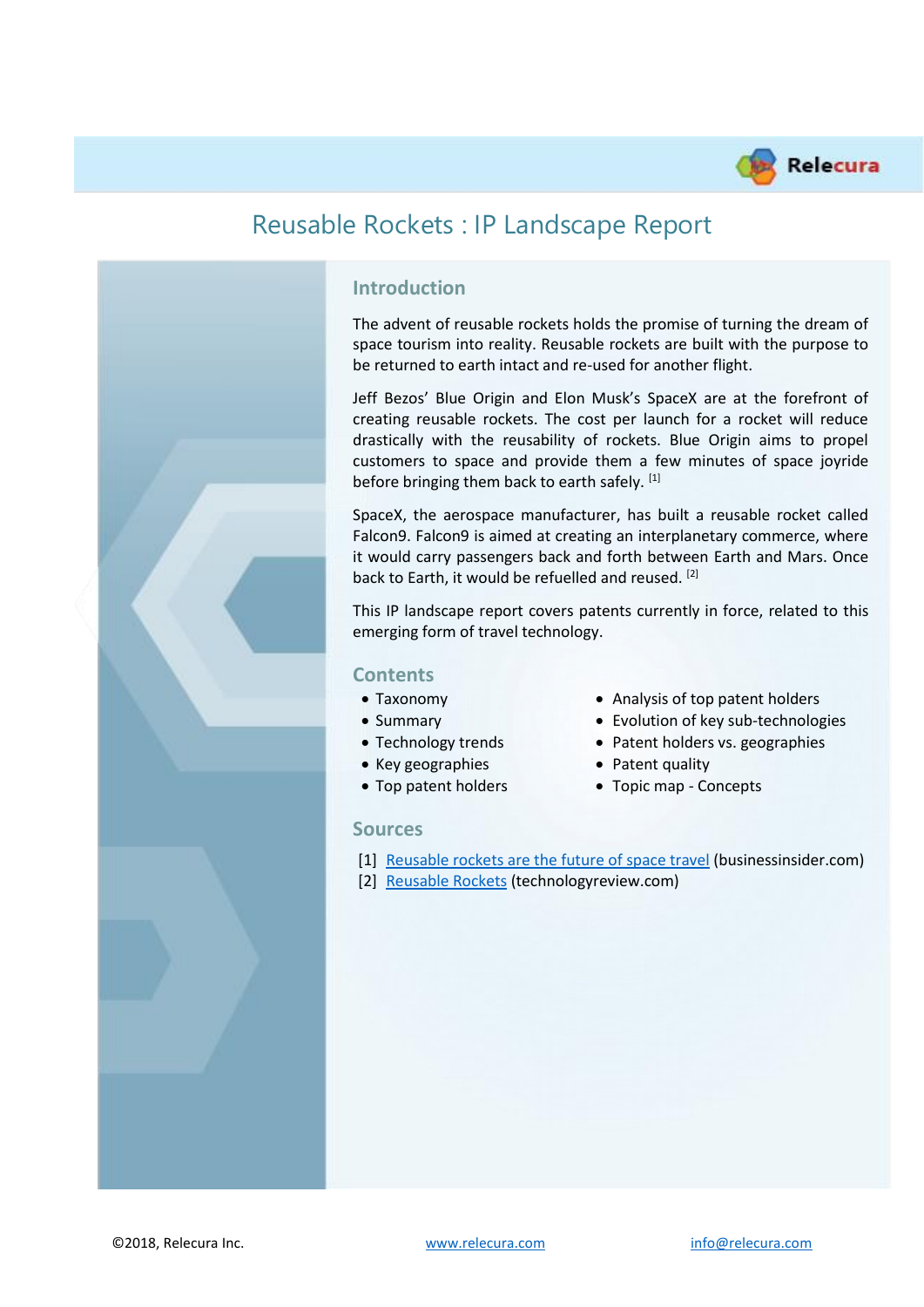

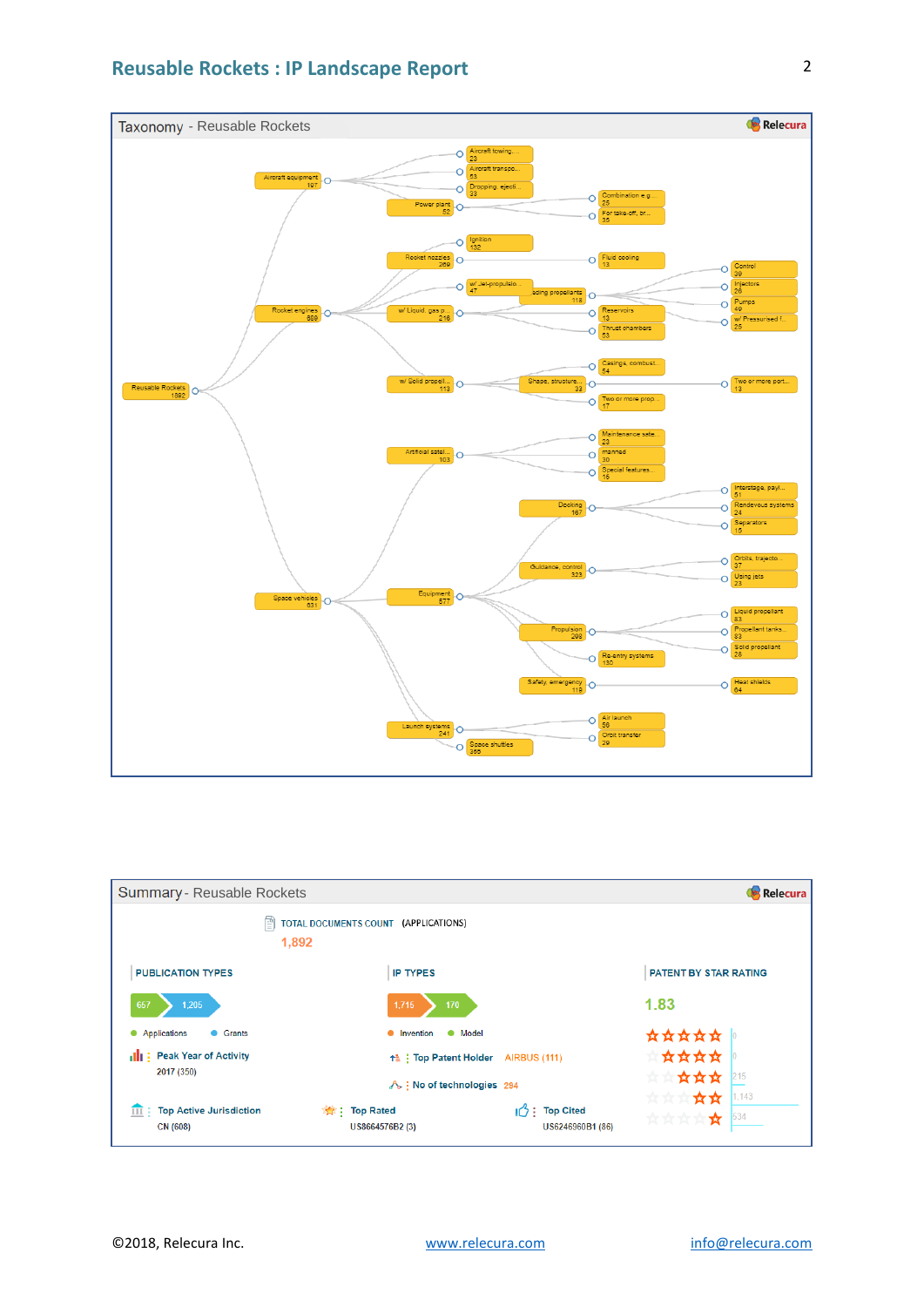



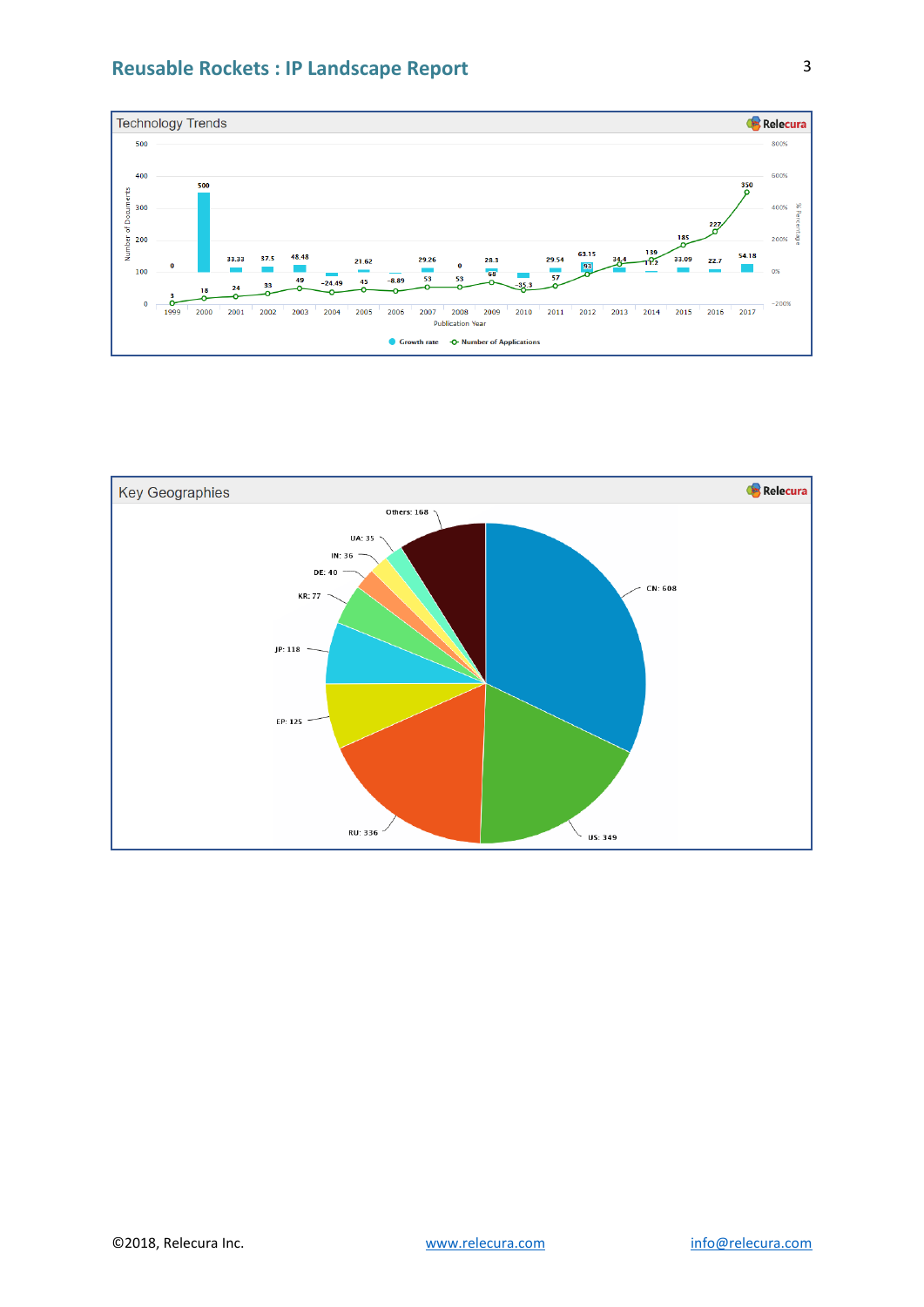| Relecura<br><b>Top Patent Holders</b> |                                                     |                |  |  |
|---------------------------------------|-----------------------------------------------------|----------------|--|--|
|                                       | <b>Ultimate Parent</b>                              | # Applications |  |  |
|                                       | <b>AIRBUS</b>                                       | 111            |  |  |
|                                       | <b>CHINA ACADEMY OF LAUNCH VEHICLE TECHNOLOGY</b>   | 79             |  |  |
|                                       | <b>BOEING</b>                                       | 75             |  |  |
|                                       | <b>ARIANEGROUP SAS</b>                              | 49             |  |  |
|                                       | <b>LOCKHEED MARTIN</b>                              | 27             |  |  |
|                                       | <b>BEIJING INST SPACE LAUNCH TECH</b>               | 26             |  |  |
|                                       | <b>IHI CORPORATION</b>                              | 23             |  |  |
|                                       | <b>BLUE ORIGIN LLC</b>                              | 21             |  |  |
|                                       | <b>KOREA AEROSPACE RESEARCH INSTITUTE</b>           | 21             |  |  |
|                                       | <b>BEIJING INST ASTRONAUTICAL SYS ENG</b>           | 19             |  |  |
|                                       | <b>HOOD TECHNOLOGY CORPORATION</b>                  | 19             |  |  |
|                                       | <b>GENCORP</b>                                      | 13             |  |  |
|                                       | <b>MOJAVE AEROSPACE VENTURES LLC</b>                | 13             |  |  |
|                                       | SHANGHAI AEROSPACE SYSTEM ENGINEERING INST          | 13             |  |  |
|                                       | <b>AGENCY FOR DEFENSE DEVELOPMENT (South Korea)</b> | 12             |  |  |
|                                       | <b>CHINESE ACADEMY OF SCIENCES</b>                  | 12             |  |  |
|                                       | <b>MITSUBISHI</b>                                   | 12             |  |  |
|                                       | <b>ORBITAL ATK</b>                                  | 12             |  |  |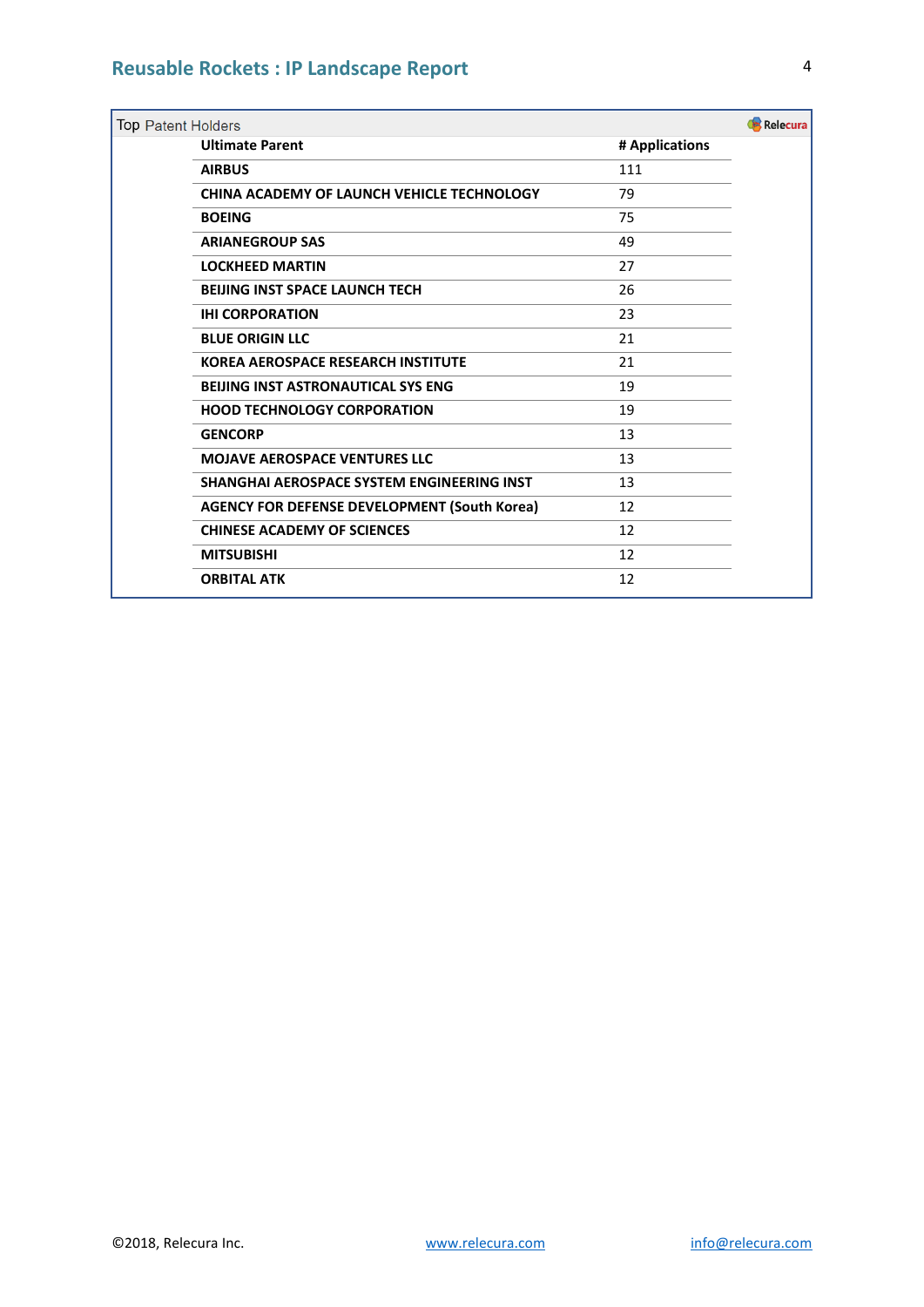| Analysis of Top Patent Holders                                                  |        |                                                                                                                                                                    | Relecura                                                                                                                                                                                                                              |                                                                                          |
|---------------------------------------------------------------------------------|--------|--------------------------------------------------------------------------------------------------------------------------------------------------------------------|---------------------------------------------------------------------------------------------------------------------------------------------------------------------------------------------------------------------------------------|------------------------------------------------------------------------------------------|
| <b>Ultimate Parent</b>                                                          | # Apps | <b>Technologies</b>                                                                                                                                                | Sub-technologies                                                                                                                                                                                                                      | <b>Countries</b>                                                                         |
| <b>AIRBUS</b>                                                                   | 111    | <b>Cosmonautics 88</b><br>Aircraft Equipment 46<br>Jet Propulsion Plants 44<br>Greentech -<br>Transportation 40<br>Aeroplanes, Helicopters<br>29                   | Cosmonautic vehicles 88<br><b>Emission reduction in aeronautics</b><br>or air transport 40<br>Rocket- engine plants 40<br>Mounting of power plant in aircraft<br>32<br>Supersonic-type aircraft 17                                    | <b>US 17</b><br>EP 16<br><b>CN 13</b><br><b>RU 12</b><br>FR 10                           |
| <b>CHINA ACADEMY</b><br><b>OF LAUNCH</b><br><b>VEHICLE</b><br><b>TECHNOLOGY</b> | 79     | <b>Digital Data Processing 9</b><br><b>Testing Machines &amp;</b><br>Structures 9<br><b>Explosive Charges 7</b><br>Cosmonautics 6<br>Weapon Launching<br>Devices 5 | Function specific digital computer 6<br>Rocket or torpedo launchers 5<br>Self protected, guided missiles or<br>projectiles 5<br>Cosmonautic vehicles 4<br>Vibration, shock testing of<br>structures 4                                 | <b>CN 79</b>                                                                             |
| <b>BOEING</b>                                                                   | 75     | Cosmonautics 64<br>Aeroplanes, Helicopters<br>21<br>Aircraft Equipment 10<br>Miscellaneous<br>Technologies 10<br>Layered Products 9                                | Cosmonautic vehicles 64<br>Aircraft fuselages, Constructional<br>features of fuselages, wings,<br>stabilising surfaces 14<br>Stock material or miscellaneous<br>articles 8<br>Bolt and nut common features 7<br>Other aircrafts 7     | <b>US46</b><br>EP 11<br>JP <sub>5</sub><br>CN <sub>4</sub><br>CA <sub>3</sub>            |
| <b>ARIANEGROUP</b><br><b>SAS</b>                                                | 49     | Jet Propulsion Plants 46<br>Cosmonautics 19<br><b>Non Positive</b><br><b>Displacement Machines</b><br>13<br><b>Explosive Charges 8</b><br>Gas Turbine Plants 6     | Rocket- engine plants 46<br>Cosmonautic vehicles 19<br>Arrangements on projectiles or<br>missiles for stabilising, steering,<br>range reducing, increasing or fall-<br>retarding 8<br>Components of engines/pumps 5                   | JP 9<br>EP <sub>8</sub><br><b>US8</b><br>RU <sub>7</sub><br>CN <sub>6</sub>              |
| <b>LOCKHEED</b><br><b>MARTIN</b>                                                | 27     | Cosmonautics 13<br>Weapon Launching<br>Devices 10<br>Miscellaneous<br>Technologies 4<br>Aeroplanes, Helicopters 2<br>Greentech - Others 2                          | Cosmonautic vehicles 13<br>Rocket or torpedo launchers 10<br>Layered products comprising layer<br>with discontinuities or non-planar<br>form 2<br>Safety valves, equalising valves 2<br>Stock material or miscellaneous<br>articles 2 | <b>US 16</b><br>AU <sub>3</sub><br>EP <sub>3</sub><br>JP <sub>3</sub><br>CA <sub>1</sub> |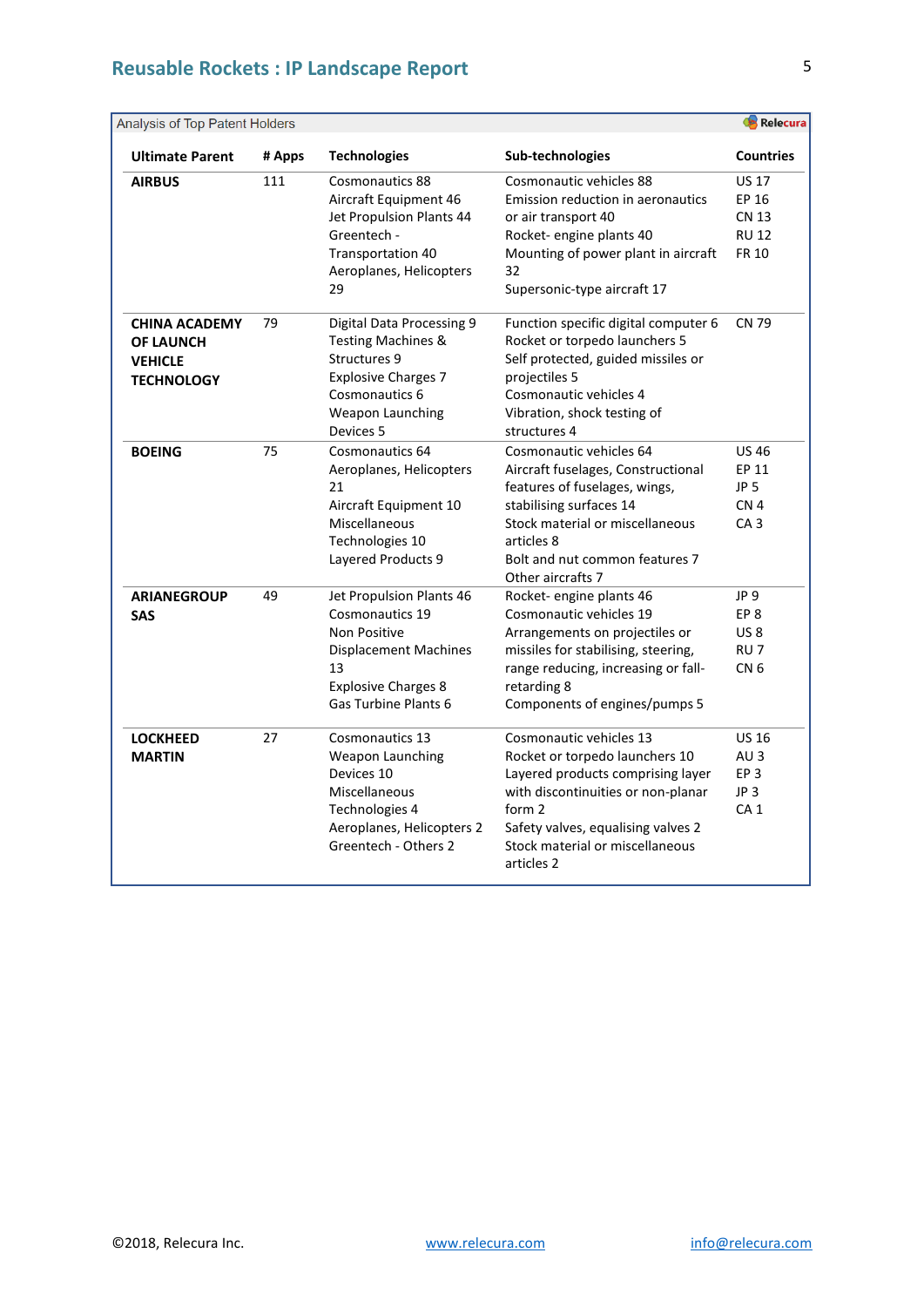



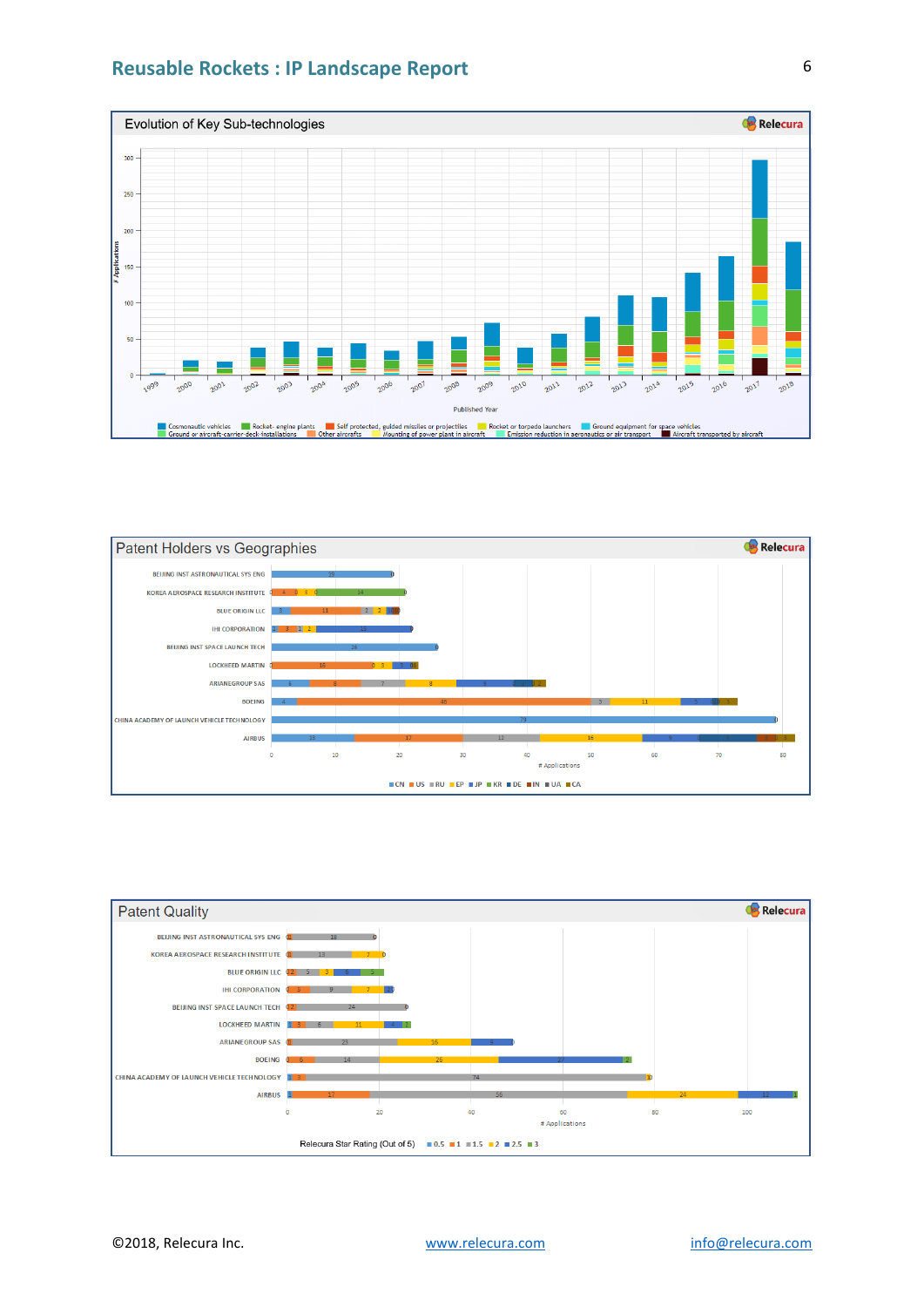